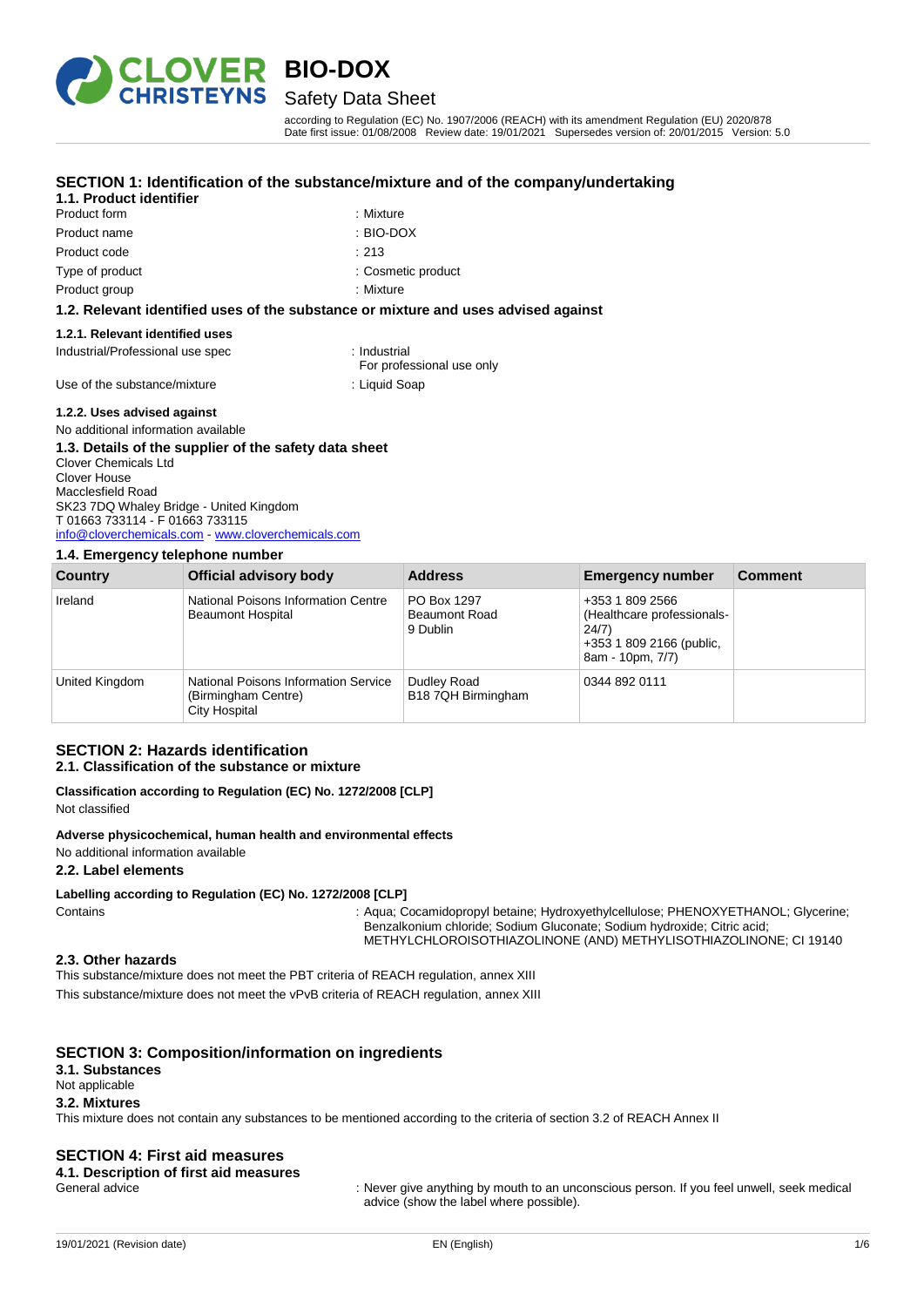## Safety Data Sheet

according to Regulation (EC) No. 1907/2006 (REACH) with its amendment Regulation (EU) 2020/878

| Skin contact                                                                                 | : Rinse with water.                                                                 |
|----------------------------------------------------------------------------------------------|-------------------------------------------------------------------------------------|
| Eye contact                                                                                  | : In case of eye contact, immediately rinse with clean water for 10-15 minutes.     |
| Ingestion                                                                                    | : Rinse mouth out with water. Do NOT induce vomiting. Get medical advice/attention. |
| 4.2. Most important symptoms and effects, both acute and delayed<br>Acute effects inhalation | : None under normal use.                                                            |
| Acute effects skin                                                                           | : None under normal conditions.                                                     |
| Acute effects eyes                                                                           | : May cause eye irritation. Redness.                                                |
| Acute effects oral route                                                                     | : May cause irritation to the digestive tract.                                      |
|                                                                                              | 4.3. Indication of any immediate medical attention and special treatment needed     |

No additional information available

| <b>SECTION 5: Firefighting measures</b><br>5.1. Extinguishing media<br>Suitable extinguishing media | : Water.                                                                                                                                                                 |
|-----------------------------------------------------------------------------------------------------|--------------------------------------------------------------------------------------------------------------------------------------------------------------------------|
| 5.2. Special hazards arising from the substance or mixture                                          |                                                                                                                                                                          |
| Hazardous decomposition products in case of fire                                                    | : Toxic fumes may be released. Carbon dioxide. Carbon monoxide.                                                                                                          |
| 5.3. Advice for firefighters                                                                        |                                                                                                                                                                          |
| Firefighting instructions                                                                           | : Use water spray or fog for cooling exposed containers. Exercise caution when fighting any<br>chemical fire. Prevent fire fighting water from entering the environment. |
| Protection during firefighting                                                                      | : Do not enter fire area without proper protective equipment, including respiratory protection.                                                                          |

#### **SECTION 6: Accidental release measures 6.1. Personal precautions, protective equipment and emergency procedures**

| 6.1.1. For non-emergency personnel |                                                                                                        |  |
|------------------------------------|--------------------------------------------------------------------------------------------------------|--|
| Emergency procedures               | : Evacuate unnecessary personnel.                                                                      |  |
| 6.1.2. For emergency responders    |                                                                                                        |  |
| Protective equipment               | : Equip cleanup crew with proper protection.                                                           |  |
| Emergency procedures               | : Ventilate area.                                                                                      |  |
| 6.2. Environmental precautions     |                                                                                                        |  |
|                                    | Drovent optry to course and public waters. Notify outborities if liquid opters course or public waters |  |

Prevent entry to sewers and public waters. Notify authorities if liquid enters sewers or public waters.

**6.3. Methods and material for containment and cleaning up**

Methods for cleaning up : Collect leaking and spilled liquid in sealable containers as far as possible. Wash away spilled liquid with plenty of water.

#### **6.4. Reference to other sections**

See Heading 8. Exposure controls and personal protection.

#### **SECTION 7: Handling and storage**

**7.1. Precautions for safe handling** No additional information available **7.2. Conditions for safe storage, including any incompatibilities** Storage conditions **Storage conditions** : Keep container closed when not in use. Packaging materials **Packaging materials** : polyethylene. stainless steel. **7.3. Specific end use(s)** No additional information available

#### **SECTION 8: Exposure controls/personal protection 8.1. Control parameters**

#### **8.1.1 National occupational exposure and biological limit values**

No additional information available

#### **8.1.2. Recommended monitoring procedures**

No additional information available

#### **8.1.3. Air contaminants formed**

No additional information available

#### **8.1.4. DNEL and PNEC**

No additional information available

#### **8.1.5. Control banding**

No additional information available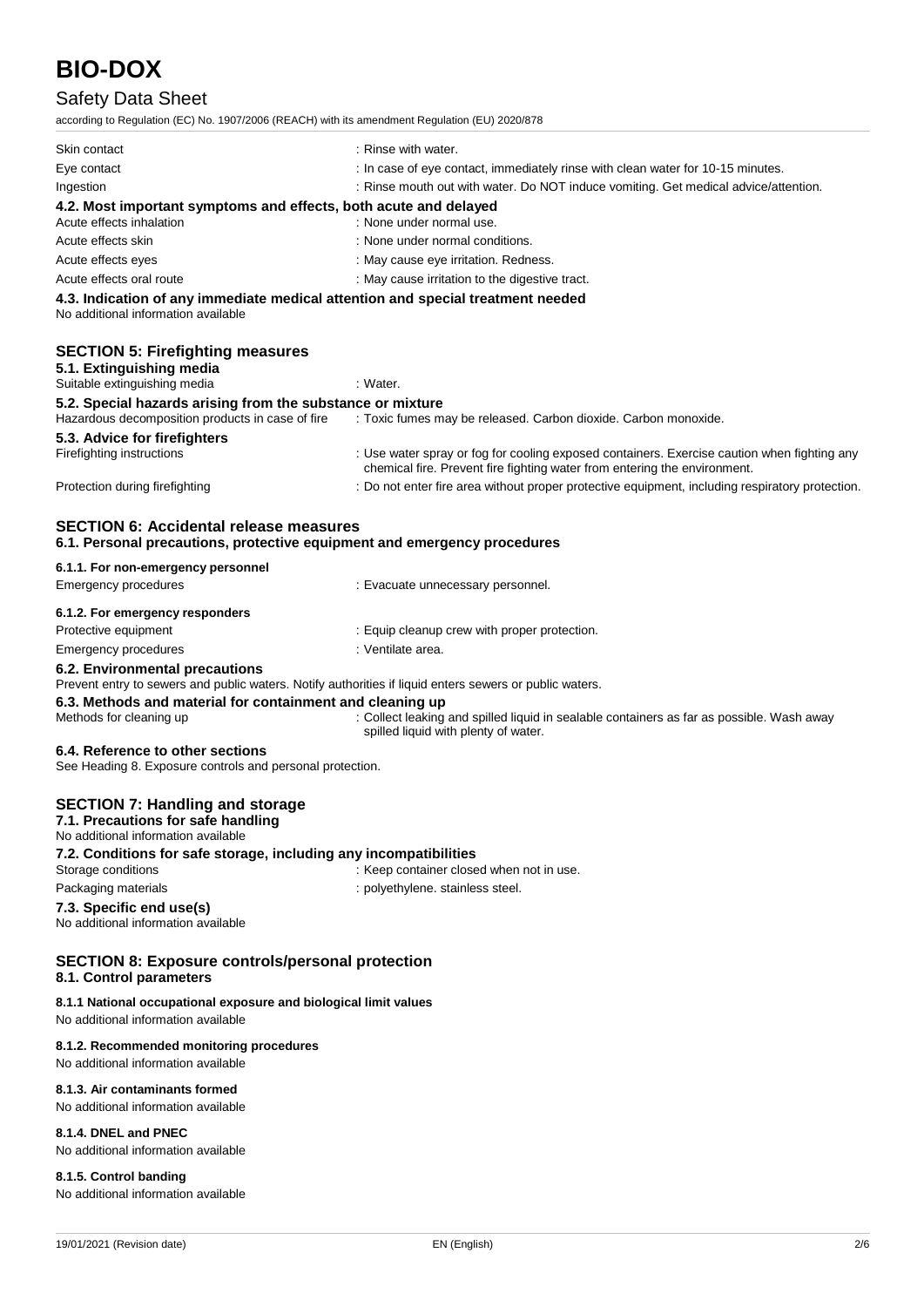## Safety Data Sheet

according to Regulation (EC) No. 1907/2006 (REACH) with its amendment Regulation (EU) 2020/878

#### **8.2. Exposure controls**

#### **8.2.1. Appropriate engineering controls**

No additional information available

#### **8.2.2. Personal protection equipment**

#### **8.2.2.1. Eye and face protection**

No additional information available

#### **8.2.2.2. Skin protection**

No additional information available

#### **8.2.2.3. Respiratory protection**

No additional information available

#### **8.2.2.4. Thermal hazards**

No additional information available

#### **8.2.3. Environmental exposure controls**

#### **Other information:**

Do not eat, drink or smoke during use.

## **SECTION 9: Physical and chemical properties**

|                | 9.1. Information on basic physical and chemical properties |
|----------------|------------------------------------------------------------|
| Physical state | :Liauid                                                    |
| $C$ olour      | ۰ Vallow                                                   |

| Colour                                          | : Yellow.                    |
|-------------------------------------------------|------------------------------|
| Physical state/form                             | : Liguid.                    |
| Odour                                           | : odourless.                 |
| Odour threshold                                 | : Not available              |
| Melting point/range                             | : 0 °C                       |
| Freezing point                                  | : Not available              |
| Boiling point/Boiling range                     | : 100 $^{\circ}$ C           |
| Flammability                                    | : Non flammable.             |
| <b>Explosive limits</b>                         | : Not available              |
| Lower explosive limit (LEL)                     | : Not available              |
| Upper explosive limit (UEL)                     | : Not available              |
| Flash point                                     | : Not available              |
| Autoignition temperature                        | : Not available              |
| Decomposition temperature                       | : Not available              |
| рH                                              | $6 - 6.9$                    |
| Viscosity, kinematic                            | : Not available              |
| Viscosity, dynamic                              | : 3300 cP at 20 $^{\circ}$ C |
| Solubility                                      | : Soluble in water.          |
| Partition coefficient n-octanol/water (Log Kow) | : Not available              |
| Vapour pressure                                 | : Not available              |
| Vapour pressure at 50 °C                        | : Not available              |
| Density                                         | : Not available              |
| Relative density                                | : 1.016                      |
| Relative vapour density at 20 °C                | : Not available              |
| Particle size                                   | : Not applicable             |
| Particle size distribution                      | : Not applicable             |
| Particle shape                                  | : Not applicable             |
| Particle aspect ratio                           | : Not applicable             |
| Particle aggregation state                      | : Not applicable             |
| Particle agglomeration state                    | : Not applicable             |
| Particle specific surface area                  | : Not applicable             |
| Particle dustiness                              | : Not applicable             |
|                                                 |                              |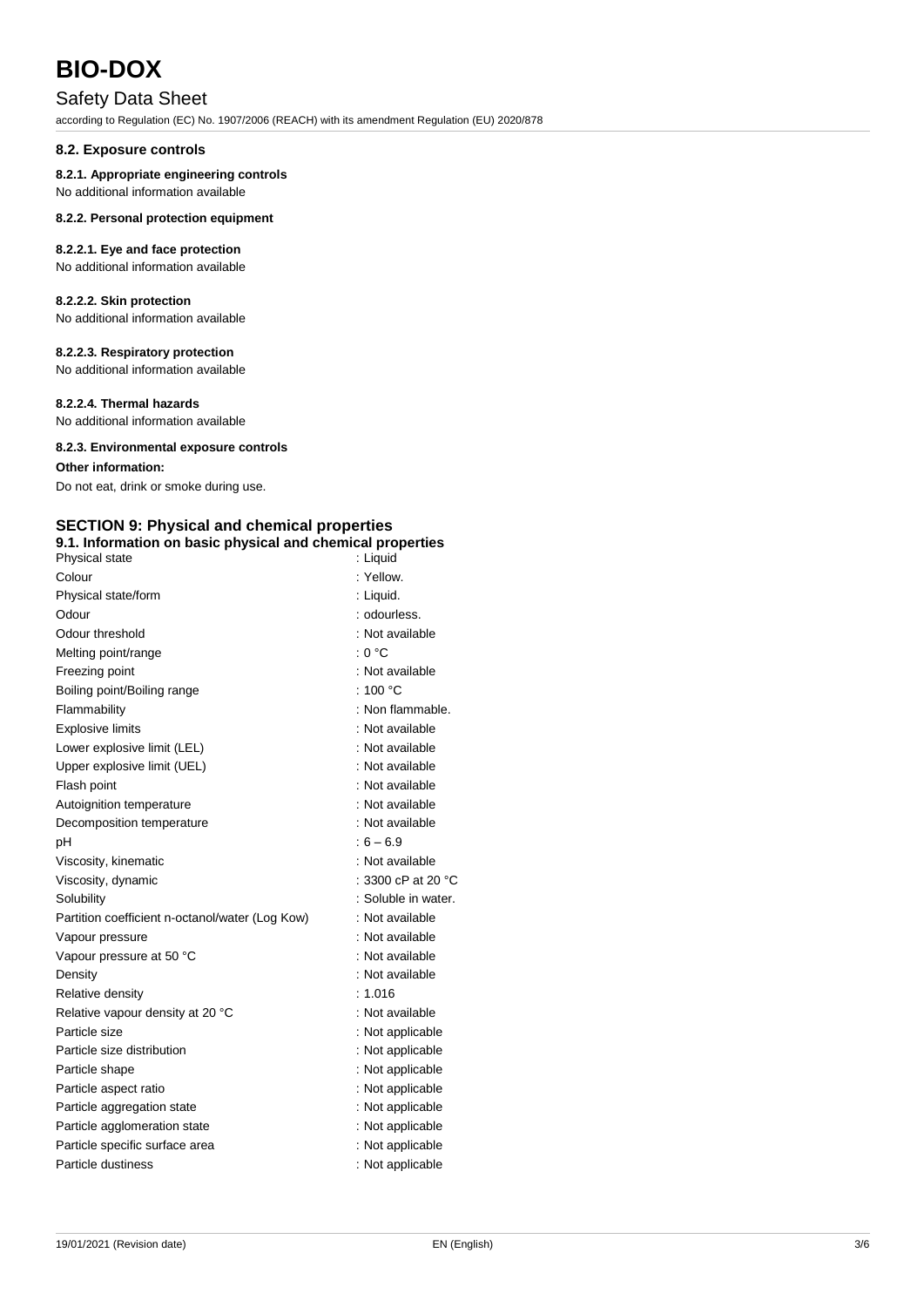## Safety Data Sheet

according to Regulation (EC) No. 1907/2006 (REACH) with its amendment Regulation (EU) 2020/878

#### **9.2. Other information**

#### **9.2.1. Information with regard to physical hazard classes**

No additional information available

### **9.2.2. Other safety characteristics**

VOC content : 0 g/l

### **SECTION 10: Stability and reactivity**

- **10.1. Reactivity** No additional information available **10.2. Chemical stability** Stable under normal conditions.
- **10.3. Possibility of hazardous reactions** No dangerous reactions known under normal conditions of use.

### **10.4. Conditions to avoid**

No additional information available

#### **10.5. Incompatible materials** No additional information available

# **10.6. Hazardous decomposition products**

fume. Carbon monoxide. Carbon dioxide.

### **SECTION 11: Toxicological information**

**11.1. Information on hazard classes as defined in Regulation (EC) No 1272/2008** Acute toxicity (oral) **interval** to the control of the control of the control of the control of the control of the control of the control of the control of the control of the control of the control of the control of the co Acute toxicity (dermal) **Example 20** Acute toxicity (dermal)

| Acute toxicity (inhalation)                            | : Not classified                                                   |
|--------------------------------------------------------|--------------------------------------------------------------------|
| Skin corrosion/irritation                              | : Not classified                                                   |
|                                                        | $pH: 6 - 6.9$                                                      |
| Additional information                                 | : Based on available data, the classification criteria are not met |
| Serious eye damage/irritation                          | : Not classified                                                   |
|                                                        | $pH: 6 - 6.9$                                                      |
| Additional information                                 | : Based on available data, the classification criteria are not met |
| Respiratory or skin sensitisation                      | : Not classified                                                   |
| Additional information                                 | : Based on available data, the classification criteria are not met |
| Germ cell mutagenicity                                 | : Not classified                                                   |
| Additional information                                 | : Based on available data, the classification criteria are not met |
| Carcinogenicity                                        | : Not classified                                                   |
| Additional information                                 | : Based on available data, the classification criteria are not met |
| Reproductive toxicity                                  | : Not classified                                                   |
| Additional information                                 | : Based on available data, the classification criteria are not met |
| STOT-single exposure                                   | : Not classified                                                   |
| Additional information                                 | : Based on available data, the classification criteria are not met |
| STOT-repeated exposure                                 | : Not classified                                                   |
| Additional information                                 | : Based on available data, the classification criteria are not met |
|                                                        |                                                                    |
| Aspiration hazard                                      | : Not classified                                                   |
| Additional information                                 | : Based on available data, the classification criteria are not met |
| 11.2. Information on other hazards                     |                                                                    |
| 11.2.1. Endocrine disrupting properties                |                                                                    |
| 11.2.2 Other information                               |                                                                    |
| Potential adverse human health effects and<br>symptoms | : Based on available data, the classification criteria are not met |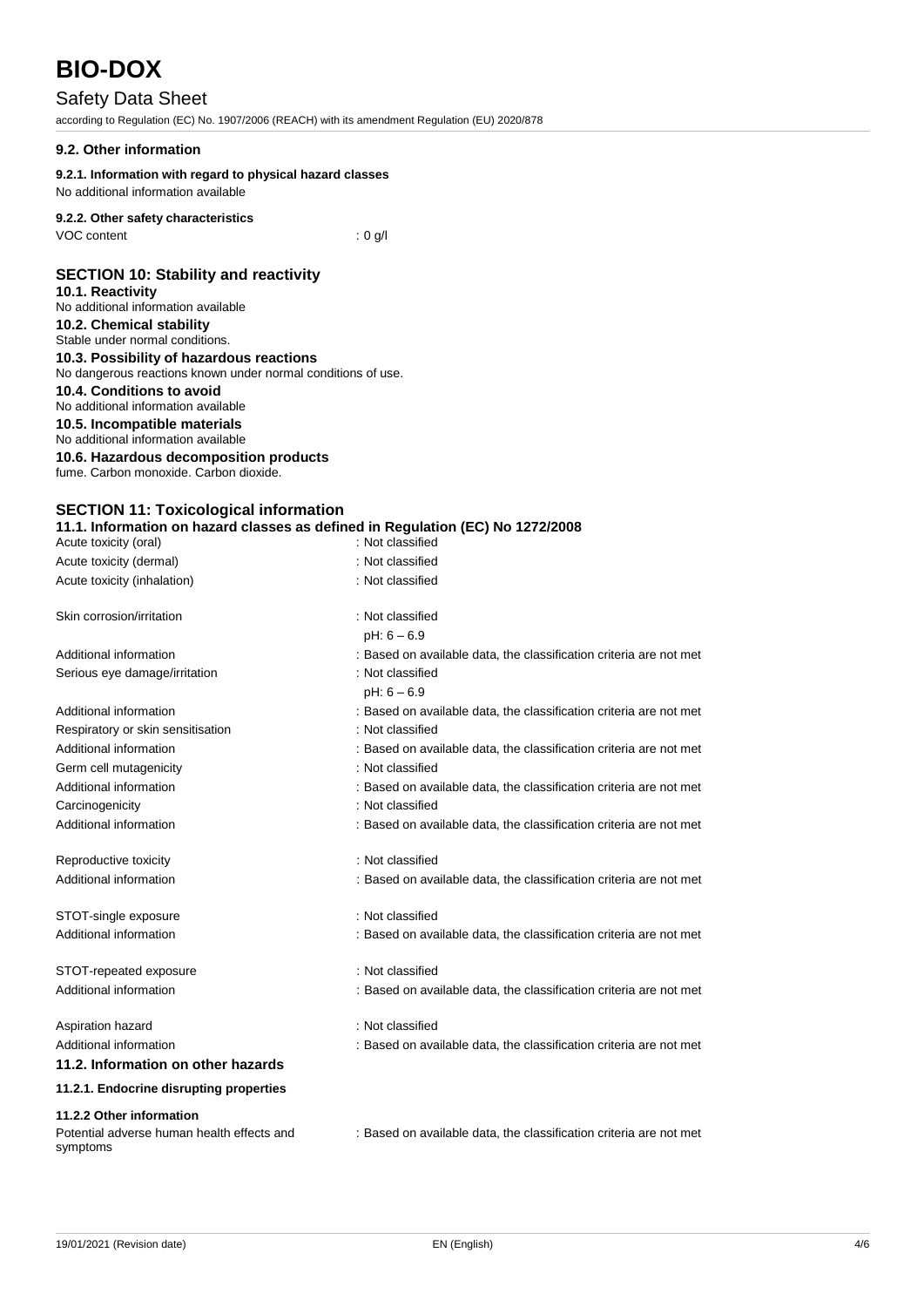## Safety Data Sheet

according to Regulation (EC) No. 1907/2006 (REACH) with its amendment Regulation (EU) 2020/878

| <b>SECTION 12: Ecological information</b>                                                                                                                                                        |                                                                                                                        |                                                                                                                                                                                                                                                                                       |
|--------------------------------------------------------------------------------------------------------------------------------------------------------------------------------------------------|------------------------------------------------------------------------------------------------------------------------|---------------------------------------------------------------------------------------------------------------------------------------------------------------------------------------------------------------------------------------------------------------------------------------|
| 12.1. Toxicity<br>Hazardous to the aquatic environment, short-term<br>(acute)                                                                                                                    | : Not classified                                                                                                       |                                                                                                                                                                                                                                                                                       |
| Hazardous to the aquatic environment, long-term<br>(chronic)                                                                                                                                     | : Not classified                                                                                                       |                                                                                                                                                                                                                                                                                       |
| 12.2. Persistence and degradability                                                                                                                                                              |                                                                                                                        |                                                                                                                                                                                                                                                                                       |
| <b>BIO-DOX</b>                                                                                                                                                                                   |                                                                                                                        |                                                                                                                                                                                                                                                                                       |
| Persistence and degradability                                                                                                                                                                    | to support this assertion are held at the disposal of the competent authorities of the<br>of a detergent manufacturer. | Biodegradable. The surfactant(s) contained in this preparation complies(comply) with the<br>biodegradability criteria as laid down in Regulation (EC) No. 648/2004 on detergents. Data<br>Member States and will be made available to them, at their direct request or at the request |
| 12.3. Bioaccumulative potential                                                                                                                                                                  |                                                                                                                        |                                                                                                                                                                                                                                                                                       |
| <b>BIO-DOX</b>                                                                                                                                                                                   |                                                                                                                        |                                                                                                                                                                                                                                                                                       |
| Bioaccumulative potential                                                                                                                                                                        | No bioaccumulation.                                                                                                    |                                                                                                                                                                                                                                                                                       |
| 12.4. Mobility in soil<br>No additional information available<br>12.5. Results of PBT and vPvB assessment                                                                                        |                                                                                                                        |                                                                                                                                                                                                                                                                                       |
| <b>BIO-DOX</b>                                                                                                                                                                                   |                                                                                                                        |                                                                                                                                                                                                                                                                                       |
| This substance/mixture does not meet the PBT criteria of REACH regulation, annex XIII                                                                                                            |                                                                                                                        |                                                                                                                                                                                                                                                                                       |
| This substance/mixture does not meet the vPvB criteria of REACH regulation, annex XIII                                                                                                           |                                                                                                                        |                                                                                                                                                                                                                                                                                       |
| 12.6. Endocrine disrupting properties<br>No additional information available<br>12.7. Other adverse effects<br>Additional information                                                            | : Avoid release to the environment.                                                                                    |                                                                                                                                                                                                                                                                                       |
|                                                                                                                                                                                                  |                                                                                                                        |                                                                                                                                                                                                                                                                                       |
| <b>SECTION 13: Disposal considerations</b><br>13.1. Waste treatment methods<br>Product/Packaging disposal recommendations<br>Waste / unused products<br><b>SECTION 14: Transport information</b> | : Dispose in a safe manner in accordance with local/national regulations.<br>: Avoid release to the environment.       |                                                                                                                                                                                                                                                                                       |
| In accordance with ADR / IMDG / IATA                                                                                                                                                             |                                                                                                                        |                                                                                                                                                                                                                                                                                       |
| <b>ADR</b>                                                                                                                                                                                       | <b>IMDG</b>                                                                                                            | <b>IATA</b>                                                                                                                                                                                                                                                                           |
| 14.1. UN number or ID number                                                                                                                                                                     |                                                                                                                        |                                                                                                                                                                                                                                                                                       |
| Not regulated                                                                                                                                                                                    | Not regulated                                                                                                          | Not regulated                                                                                                                                                                                                                                                                         |
| 14.2. UN proper shipping name                                                                                                                                                                    |                                                                                                                        |                                                                                                                                                                                                                                                                                       |
| Not regulated                                                                                                                                                                                    | Not regulated                                                                                                          | Not regulated                                                                                                                                                                                                                                                                         |
| 14.3. Transport hazard class(es)                                                                                                                                                                 |                                                                                                                        |                                                                                                                                                                                                                                                                                       |

Not regulated Not regulated Not regulated Not regulated Not regulated No supplementary information available **14.6. Special precautions for user**

**14.5. Environmental hazards**

**14.4. Packing group**

**Overland transport**

Not regulated

**Transport by sea**

Not regulated

**Air transport** Not regulated

Not regulated Not regulated Not regulated Not regulated Not regulated

Not regulated Not regulated Not regulated Not regulated Not regulated Not regulated